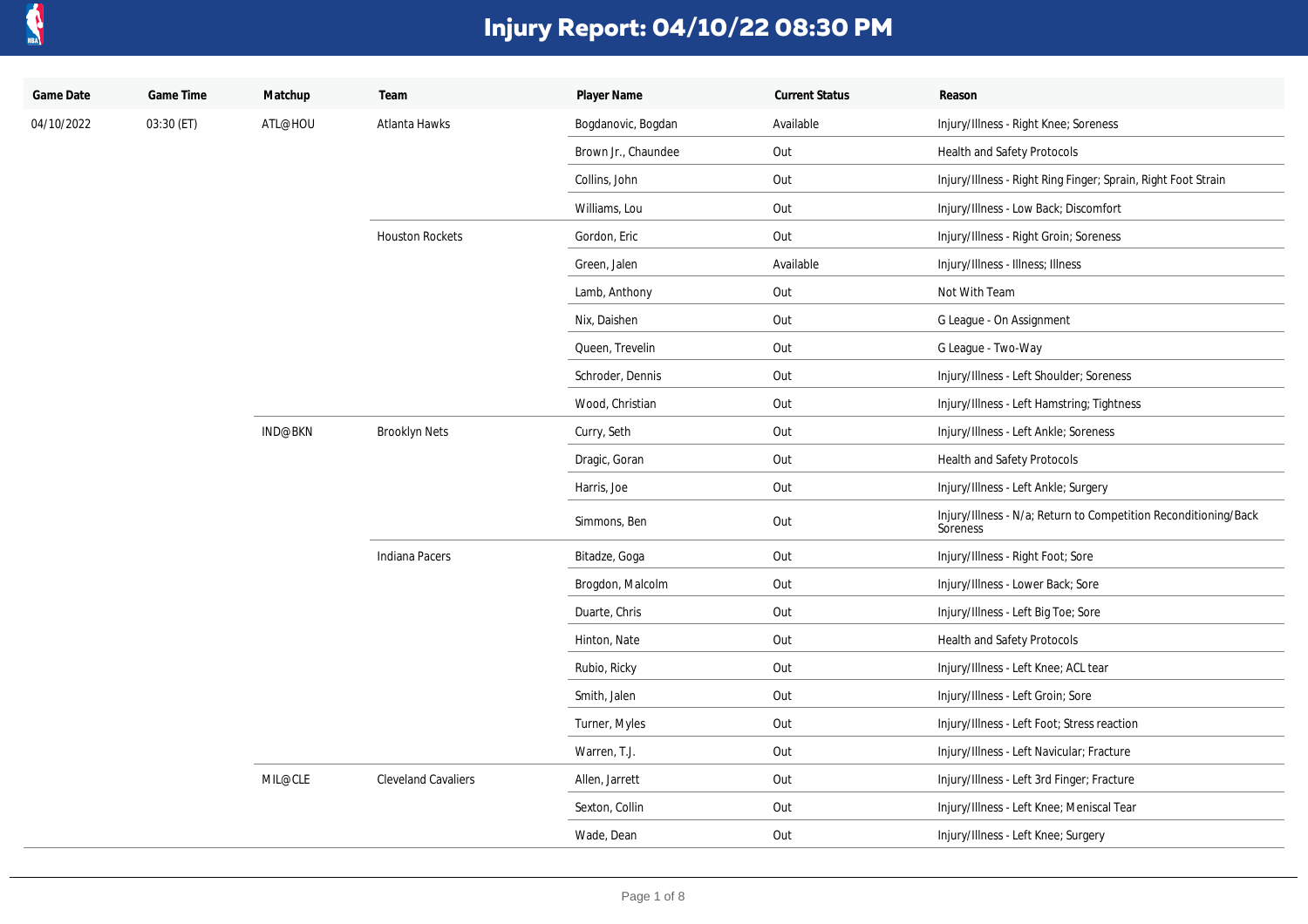

| Game Date | Game Time  | Matchup | Team                      | Player Name               | <b>Current Status</b> | Reason                                                     |
|-----------|------------|---------|---------------------------|---------------------------|-----------------------|------------------------------------------------------------|
|           |            |         | Milwaukee Bucks           | Allen, Grayson            | Out                   | Injury/Illness - Left Hip; Soreness                        |
|           |            |         |                           | Antetokounmpo, Giannis    | Out                   | Injury/Illness - Right Knee; Soreness                      |
|           |            |         |                           | Hill, George              | Out                   | Injury/Illness - Right Abdominal; Strain                   |
|           |            |         |                           | Ibaka, Serge              | Out                   | Injury/Illness - Non-covid; Illness                        |
|           |            |         |                           | Lopez, Brook              | Out                   | Injury/Illness - Back; Injury Maintenance                  |
|           |            |         |                           | Middleton, Khris          | Out                   | Injury/Illness - Left Wrist; Soreness                      |
|           |            |         |                           | Portis, Bobby             | Out                   | Injury/Illness - Left Shoulder; Soreness                   |
|           |            |         |                           | Vildoza, Luca             | Out                   | Coach's Decision                                           |
|           |            | WAS@CHA | <b>Charlotte Hornets</b>  | Hayward, Gordon           | Out                   | Injury/Illness - Left Foot; Soreness                       |
|           |            |         |                           | Richards, Nick            | Out                   | Injury/Illness - Left hand; Contusion                      |
|           |            |         | <b>Washington Wizards</b> | Beal, Bradley             | Out                   | Injury/Illness - Left Wrist; Left wrist surgery            |
|           |            |         |                           | Bryant, Thomas            | Out                   | Injury/Illness - Back; Lower back tightness                |
|           |            |         |                           | Caldwell-Pope, Kentavious | Out                   | Rest - Rest                                                |
|           |            |         |                           | Kuzma, Kyle               | Out                   | Injury/Illness - Right Knee; Right knee tendinitis         |
|           |            |         |                           | Porzingis, Kristaps       | Out                   | Injury/Illness - Right Knee; Right knee injury maintenance |
|           | 07:00 (ET) | BOS@MEM | <b>Boston Celtics</b>     | Stauskas, Nik             | Out                   | Injury/Illness - Right Ankle; Sprain                       |
|           |            |         |                           | Williams III, Robert      | Out                   | Injury/Illness - Left Knee; Meniscal Tear                  |
|           |            |         | Memphis Grizzlies         | Adams, Steven             | Out                   | Injury/Illness - Left Ankle; Soreness                      |
|           |            |         |                           | Aldama, Santi             | Available             | Injury/Illness - Illness; Non-COVID Illness                |
|           |            |         |                           | Bane, Desmond             | Available             | Injury/Illness - Left Foot; Soreness                       |
|           |            |         |                           | Brooks, Dillon            | Out                   | Injury/Illness - Right Hip; Soreness                       |
|           |            |         |                           | Clarke, Brandon           | Available             | Injury/Illness - Right Thigh; Contusion                    |
|           |            |         |                           | Culver, Jarrett           | Available             | Injury/Illness - Right Knee; Soreness                      |
|           |            |         |                           | Jackson Jr., Jaren        | Out                   | Injury/Illness - Left Thigh; Soreness                      |
|           |            |         |                           | Jones, Tyus               | Out                   | Injury/Illness - Left Hand; Soreness                       |
|           |            |         |                           | Morant, Ja                | Out                   | Injury/Illness - Right Knee; RTN from Injury Management    |
|           |            |         |                           | Terry, Tyrell             | Out                   | Injury/Illness - Left Foot; Soreness                       |
|           |            |         |                           |                           |                       |                                                            |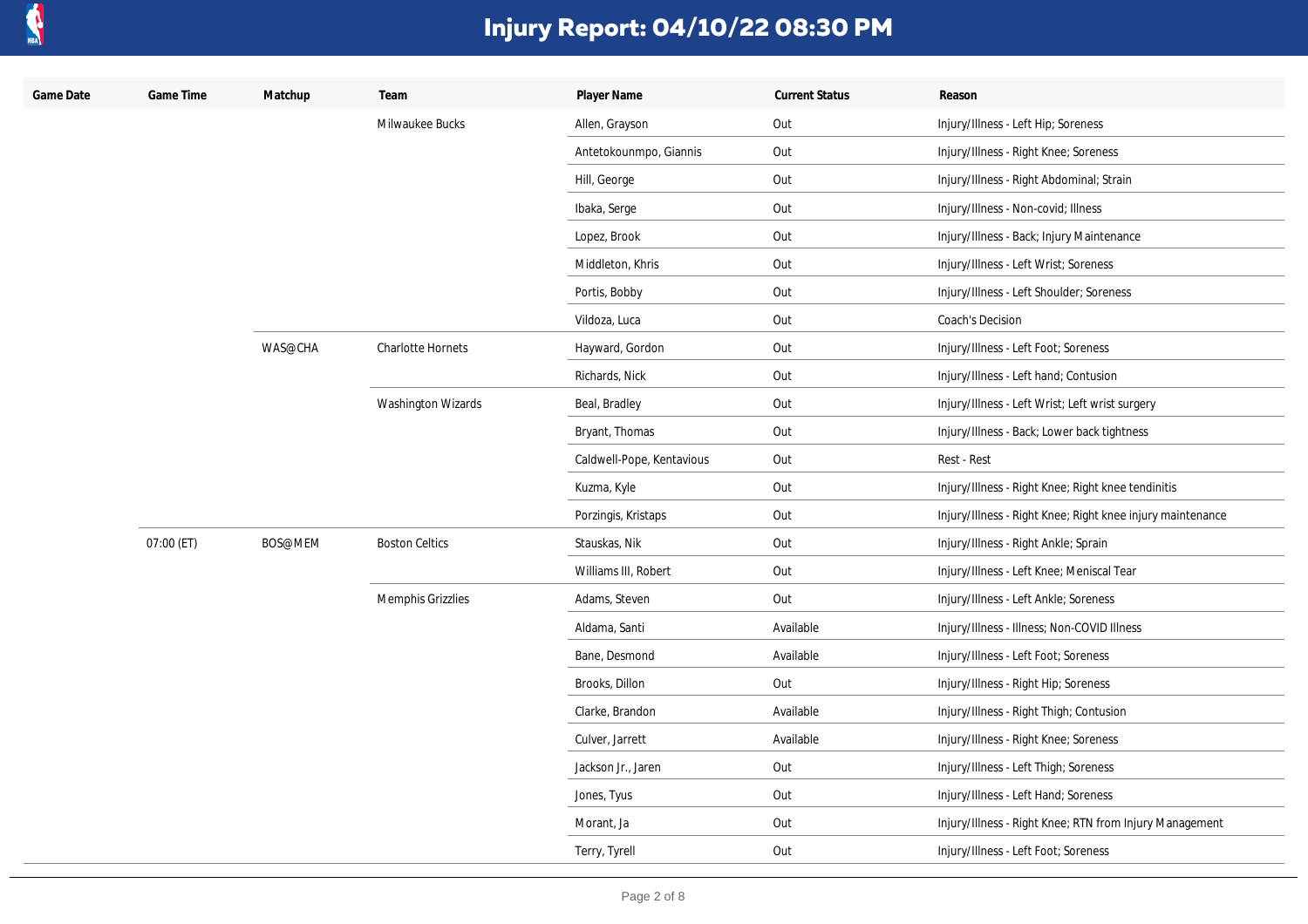

| Game Date | Game Time | Matchup | Team                   | Player Name        | <b>Current Status</b> | Reason                                           |
|-----------|-----------|---------|------------------------|--------------------|-----------------------|--------------------------------------------------|
|           |           |         |                        | Tillie, Killian    | Out                   | Injury/Illness - Left Knee; Soreness             |
|           |           | DET@PHI | <b>Detroit Pistons</b> | Bagley III, Marvin | Out                   | Injury/Illness - Left Hip; Strain                |
|           |           |         |                        | Cunningham, Cade   | Out                   | Injury/Illness - Right Hip; Soreness             |
|           |           |         |                        | Diallo, Hamidou    | Out                   | Injury/Illness - Left Finger; Avulsion Fracture  |
|           |           |         |                        | Grant, Jerami      | Out                   | Injury/Illness - Left Calf; Strain               |
|           |           |         |                        | Joseph, Cory       | Out                   | Injury/Illness - Left Lumbar Spine; Strain       |
|           |           |         | Philadelphia 76ers     | Bassey, Charles    | Out                   | Injury/Illness - Right Shoulder; Pain            |
|           |           |         |                        | Brown Jr., Charlie | Out                   | G League - Two-Way                               |
|           |           |         |                        | Embiid, Joel       | Out                   | Injury/Illness - Right Knee; Soreness            |
|           |           |         |                        | Harden, James      | Out                   | Injury/Illness - Left Hamstring; Injury Recovery |
|           |           |         |                        | Millsap, Paul      | Out                   | Injury/Illness - N/A; Non-Covid Illness          |
|           |           |         |                        | Niang, Georges     | Out                   | Injury/Illness - Left Knee; Patella Tendinopathy |
|           |           |         |                        | Powell, Myles      | Out                   | G League - Two-Way                               |
|           |           |         |                        | Springer, Jaden    | Out                   | G League - On Assignment                         |
|           |           | MIA@ORL | Miami Heat             | Adebayo, Bam       | Out                   | Health and Safety Protocols                      |
|           |           |         |                        | Butler, Jimmy      | Out                   | Not With Team                                    |
|           |           |         |                        | Dedmon, Dewayne    | Out                   | Injury/Illness - Right ankle; Sprain             |
|           |           |         |                        | Herro, Tyler       | Out                   | Injury/Illness - Left Knee; Soreness             |
|           |           |         |                        | Highsmith, Haywood | Available             | Injury/Illness - Left Hip Flexor; Strain         |
|           |           |         |                        | Lowry, Kyle        | Out                   | Rest                                             |
|           |           |         |                        | Morris, Markieff   | Out                   | Injury/Illness - Left Hip Flexor; Strain         |
|           |           |         |                        | Tucker, P.J.       | Out                   | Injury/Illness - Right Calf; Strain              |
|           |           |         |                        | Vincent, Gabe      | Available             | Injury/Illness - Right Big Toe; Contusion        |
|           |           |         |                        | Yurtseven, Omer    | Available             | Injury/Illness - Stomach; Non-Covid illness      |
|           |           |         | Orlando Magic          | Anthony, Cole      | Out                   | Injury/Illness - Left Toe; Sprain                |
|           |           |         |                        | Bamba, Mo          | Available             | Injury/Illness - Right Ankle; Sprain             |
|           |           |         |                        | Bol, Bol           | Out                   | Injury/Illness - Right Foot; Surgery             |
|           |           |         |                        |                    |                       |                                                  |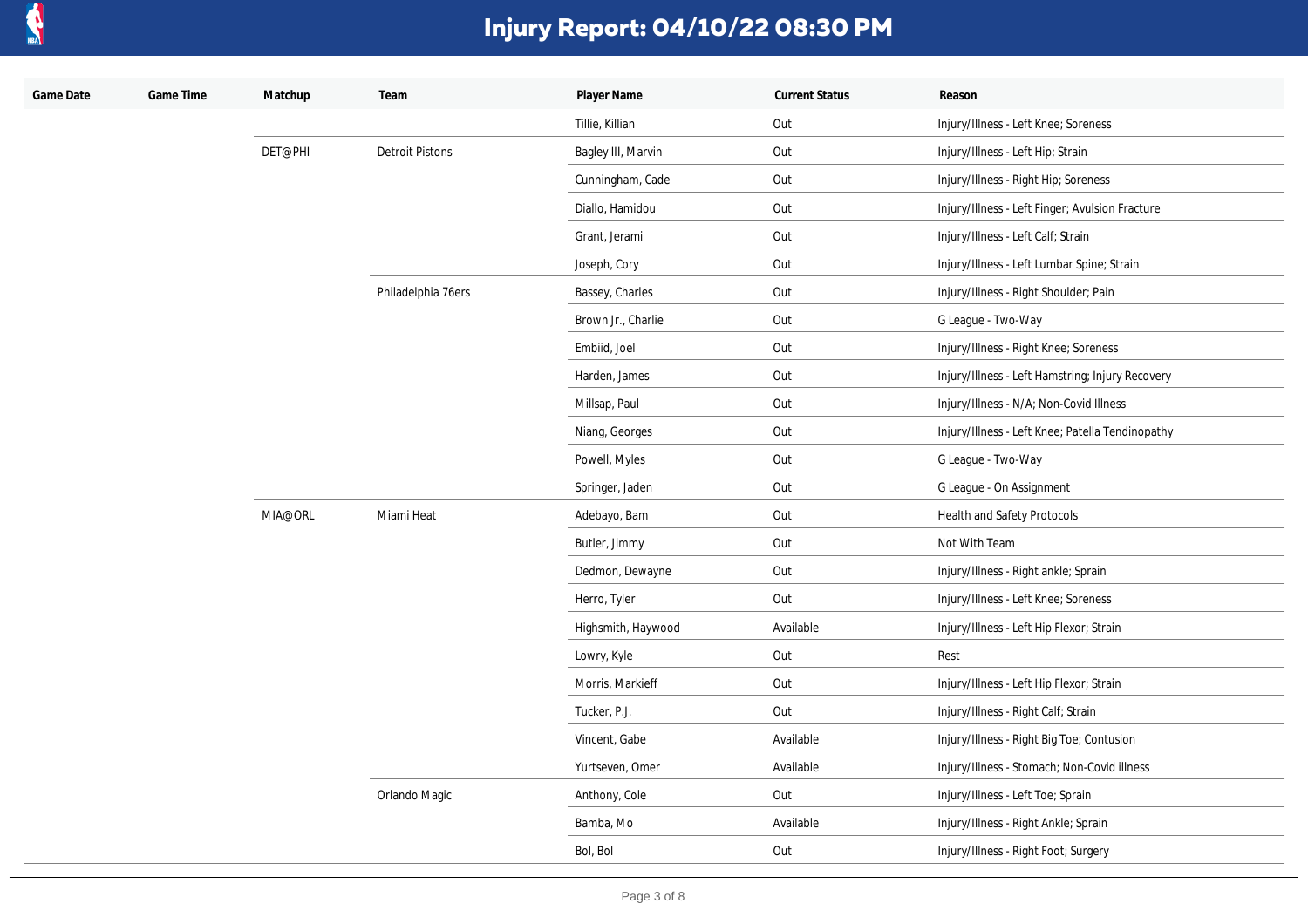

| Game Date | Game Time  | Matchup | Team                   | Player Name         | <b>Current Status</b> | Reason                                                    |
|-----------|------------|---------|------------------------|---------------------|-----------------------|-----------------------------------------------------------|
|           |            |         |                        | Carter Jr., Wendell | Out                   | Injury/Illness - Left Wrist; Sprain                       |
|           |            |         |                        | Isaac, Jonathan     | Out                   | Injury/Illness - Left Knee; Injury recovery               |
|           |            |         |                        | Suggs, Jalen        | Out                   | Injury/Illness - Right Ankle; Bone bruise                 |
|           |            |         |                        | Wagner, Franz       | Out                   | Injury/Illness - Right Ankle; Sprain                      |
|           |            | TOR@NYK | New York Knicks        | Barrett, RJ         | Out                   | Injury/Illness - Right Knee; sprained                     |
|           |            |         |                        | Grimes, Quentin     | Out                   | Injury/Illness - Right Knee; sore                         |
|           |            |         |                        | McBride, Miles      | Out                   | Injury/Illness - Right Knee; sore                         |
|           |            |         |                        | Noel, Nerlens       | Out                   | Injury/Illness - Left Foot; sore                          |
|           |            |         |                        | Randle, Julius      | Out                   | Injury/Illness - Right Quadricep Tendon; sore             |
|           |            |         |                        | Reddish, Cam        | Out                   | Injury/Illness - Right Shoulder; AC Injury                |
|           |            |         |                        | Robinson, Mitchell  | Out                   | Injury/Illness - Illness; Non CoVid                       |
|           |            |         |                        | Rose, Derrick       | Out                   | Injury/Illness - Right Ankle; surgery                     |
|           |            |         |                        | Walker, Kemba       | Out                   | Not With Team                                             |
|           |            |         | <b>Toronto Raptors</b> | Anunoby, OG         | Available             | Injury/Illness - Right Quadriceps; Contusion              |
|           |            |         |                        | Banton, Dalano      | Out                   | G League - On Assignment                                  |
|           |            |         |                        | Bonga, Isaac        | Out                   | G League - On Assignment                                  |
|           |            |         |                        | Champagnie, Justin  | Out                   | G League - Two-Way                                        |
|           |            |         |                        | Johnson, David      | Out                   | G League - Two-Way                                        |
|           |            |         |                        | Siakam, Pascal      | Out                   | Rest                                                      |
|           |            |         |                        | VanVleet, Fred      | Out                   | Injury/Illness - Right Knee; soreness - injury management |
|           | 08:30 (ET) | CHI@MIN | Chicago Bulls          | Ball, Lonzo         | Out                   | Injury/Illness - Left Knee; Meniscus Tear                 |
|           |            |         |                        | Caruso, Alex        | Out                   | Injury/Illness - Left Low Back; Contusion                 |
|           |            |         |                        | DeRozan, DeMar      | Out                   | Rest                                                      |
|           |            |         |                        | LaVine, Zach        | Out                   | Injury/Illness - Left Knee; Soreness; Rest                |
|           |            |         |                        | Thomas, Matt        | Out                   | Injury/Illness - Right Lower Leg; Contusion               |
|           |            |         |                        | Vucevic, Nikola     | Out                   | Rest                                                      |
|           |            |         |                        | White, Coby         | Out                   | Injury/Illness - Left Toe; Sprain                         |
|           |            |         |                        |                     |                       |                                                           |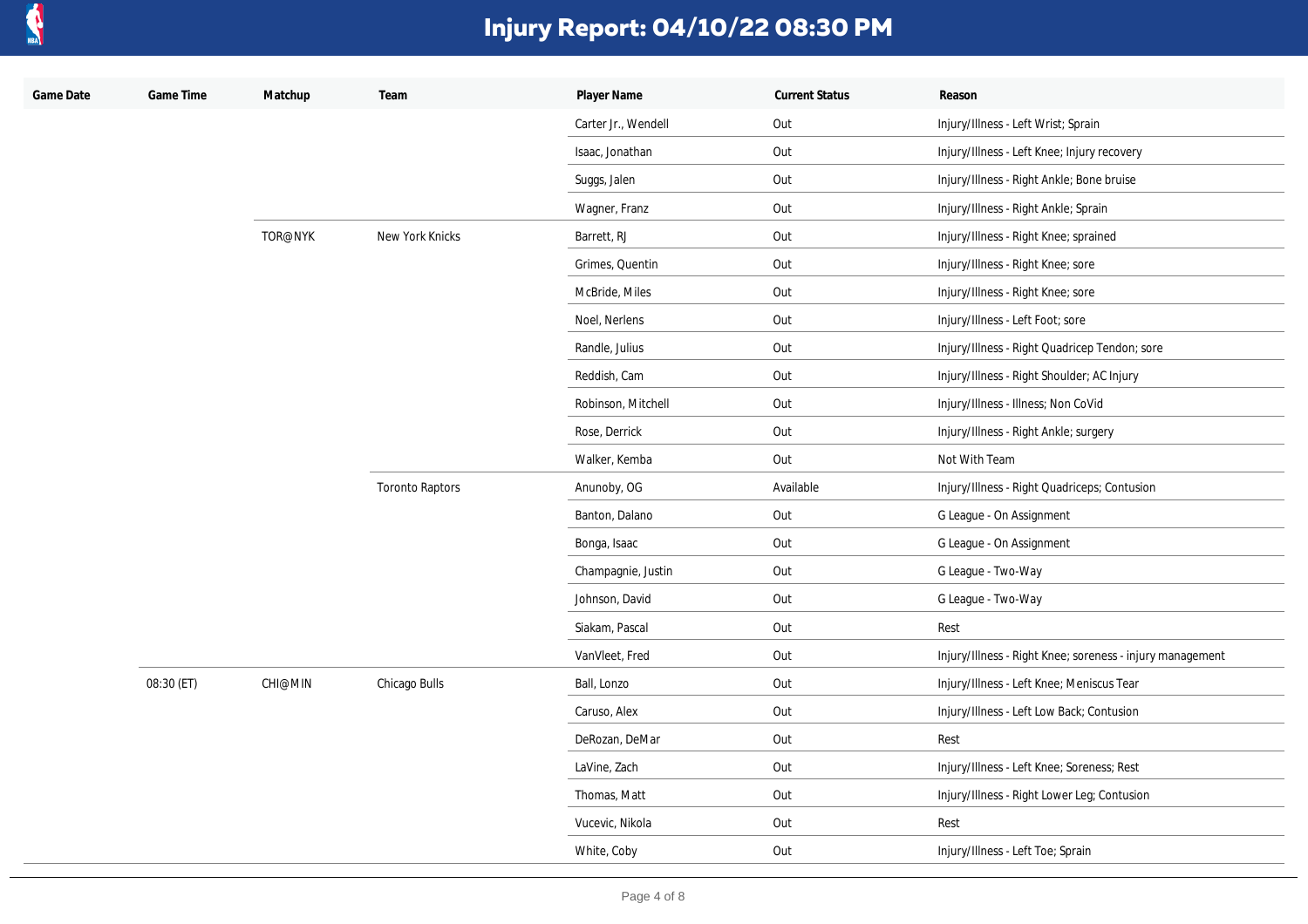

| Game Date | Game Time  | Matchup | Team                   | Player Name         | <b>Current Status</b> | Reason                                         |
|-----------|------------|---------|------------------------|---------------------|-----------------------|------------------------------------------------|
|           |            |         | Minnesota Timberwolves | Beverley, Patrick   | Available             | Injury/Illness - Right Ankle; Soreness         |
|           |            |         |                        | Russell, D'Angelo   | Out                   | Injury/Illness - N/A; Non-Covid Illness        |
|           |            |         |                        | Towns, Karl-Anthony | Out                   | Rest                                           |
|           | 09:30 (ET) | GSW@NOP | Golden State Warriors  | Curry, Stephen      | Out                   | Injury/Illness - Left Foot; Sprain             |
|           |            |         |                        | Iguodala, Andre     | Out                   | Injury/Illness - Left Hip; Injury Management   |
|           |            |         |                        | Porter Jr., Otto    | Out                   | Injury/Illness - Left Foot; Injury Management  |
|           |            |         |                        | Wiggins, Andrew     | Out                   | Injury/Illness - Bilateral Low Back; Tightness |
|           |            |         |                        | Wiseman, James      | Out                   | Injury/Illness - Right Knee; Injury Management |
|           |            |         | New Orleans Pelicans   | Graham, Devonte'    | Out                   | Injury/Illness - Right Knee; Soreness          |
|           |            |         |                        | Ingram, Brandon     | Out                   | Injury/Illness - Right Hamstring; Tightness    |
|           |            |         |                        | Jones, Herbert      | Out                   | Injury/Illness - Right Tibia; Contusion        |
|           |            |         |                        | Lewis Jr., Kira     | Out                   | Injury/Illness - Right Knee ACL/MCL; Sprain    |
|           |            |         |                        | Valanciunas, Jonas  | Out                   | Injury/Illness - Right Ankle; Soreness         |
|           |            |         |                        | Williamson, Zion    | Out                   | Injury/Illness - Right Foot; Fracture          |
|           |            | LAL@DEN | Denver Nuggets         | Barton, Will        | Out                   | Injury/Illness - Right Knee; Soreness          |
|           |            |         |                        | Cancar, Vlatko      | Available             | Injury/Illness - Right Foot; Surgery           |
|           |            |         |                        | Gordon, Aaron       | Out                   | Injury/Illness - Left Hamstring; Management    |
|           |            |         |                        | Jokic, Nikola       | Out                   | Injury/Illness - Right Wrist; Soreness         |
|           |            |         |                        | Morris, Monte       | Out                   | Injury/Illness - Left Elbow; Soreness          |
|           |            |         |                        | Murray, Jamal       | Out                   | Injury/Illness - Left Knee; Injury Recovery    |
|           |            |         |                        | Nnaji, Zeke         | Available             | Injury/Illness - Bilateral Knee; Soreness      |
|           |            |         |                        | Porter Jr., Michael | Out                   | Injury/Illness - Lumbar Spine; Surgery         |
|           |            |         | Los Angeles Lakers     | Anthony, Carmelo    | Out                   | Injury/Illness - Illness; Non-COVID related    |
|           |            |         |                        | Davis, Anthony      | Out                   | Injury/Illness - Right Mid-foot; Sprain        |
|           |            |         |                        | James, LeBron       | Out                   | Injury/Illness - Left Ankle; Sprain            |
|           |            |         |                        | Nunn, Kendrick      | Out                   | Injury/Illness - Right Knee; Bone bruise       |
|           |            |         |                        | Westbrook, Russell  | Out                   | Injury/Illness - Right Shoulder; Soreness      |
|           |            |         |                        |                     |                       |                                                |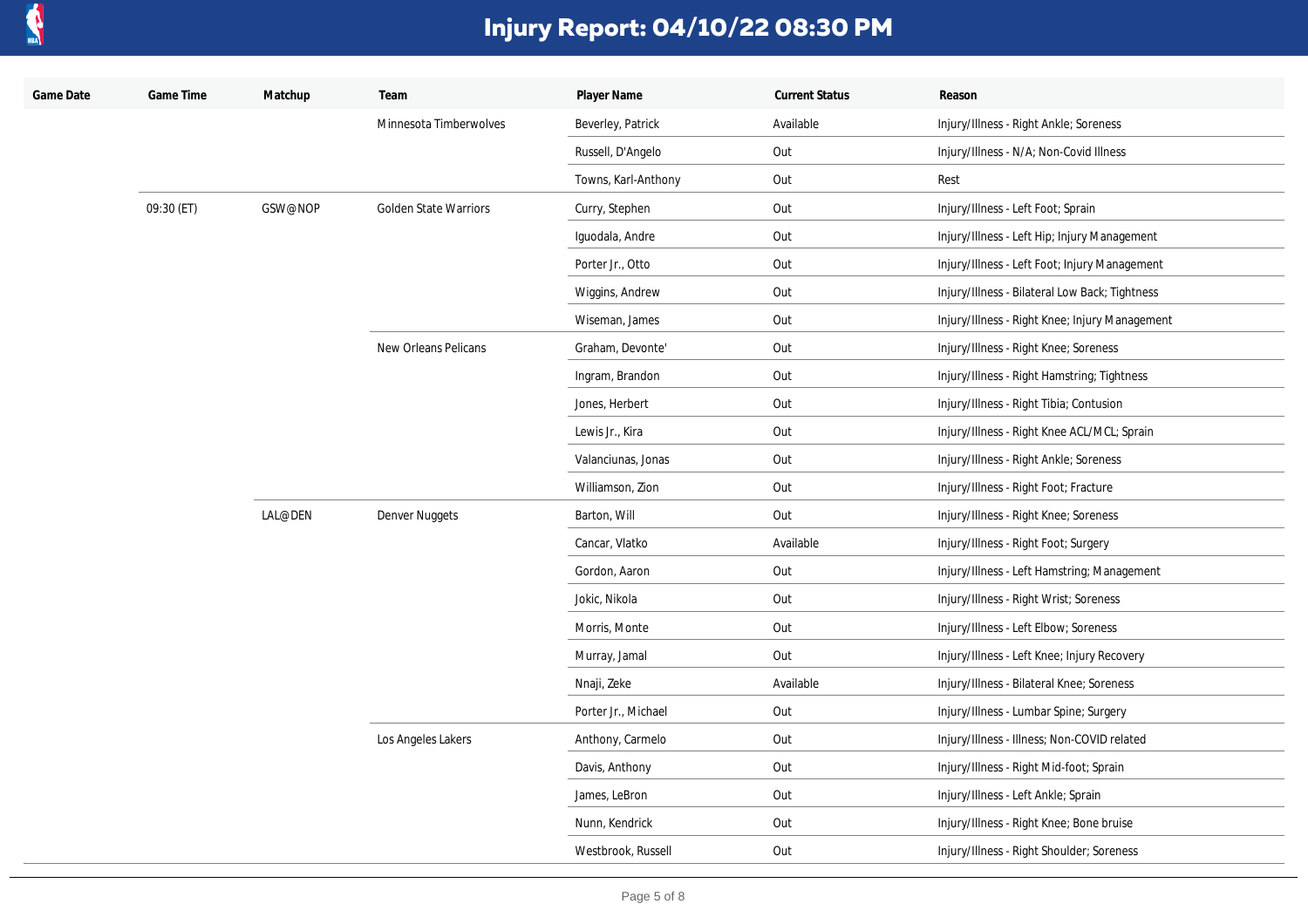

| Game Date | Game Time | Matchup | Team                  | Player Name              | <b>Current Status</b> | Reason                                                             |
|-----------|-----------|---------|-----------------------|--------------------------|-----------------------|--------------------------------------------------------------------|
|           |           | OKC@LAC | LA Clippers           | Batum, Nicolas           | Out                   | Injury/Illness - Left Ankle; Soreness                              |
|           |           |         |                       | George, Paul             | Out                   | Rest                                                               |
|           |           |         |                       | Jackson, Reggie          | Out                   | Rest                                                               |
|           |           |         |                       | Leonard, Kawhi           | Out                   | Injury/Illness - Right Knee; ACL - Injury Recovery                 |
|           |           |         |                       | Morris Sr., Marcus       | Out                   | Injury/Illness - Illness; Non-Covid                                |
|           |           |         |                       | Powell, Norman           | Out                   | Injury/Illness - Left Foot; Injury Maintenance                     |
|           |           |         |                       | Preston, Jason           | Out                   | Injury/Illness - Right Foot; Injury Recovery                       |
|           |           |         |                       | Scrubb, Jay              | Out                   | Injury/Illness - Right Foot; Injury Recovery                       |
|           |           |         | Oklahoma City Thunder | Bazley, Darius           | Out                   | Injury/Illness - Right Knee; Non-displaced tibial plateau fracture |
|           |           |         |                       | Dort, Luguentz           | Out                   | Injury/Illness - Left Shoulder; Surgery                            |
|           |           |         |                       | Favors, Derrick          | Out                   | Injury/Illness - Low Back; Soreness                                |
|           |           |         |                       | Giddey, Josh             | Out                   | Injury/Illness - Right Hip; Soreness                               |
|           |           |         |                       | Gilgeous-Alexander, Shai | Out                   | Injury/Illness - Right Ankle; Soreness                             |
|           |           |         |                       | Jerome, Ty               | Out                   | Injury/Illness - N/a; Sports Hernia Surgery                        |
|           |           |         |                       | Mann, Tre                | Out                   | Injury/Illness - Right Hamstring; Strain                           |
|           |           |         |                       | Muscala, Mike            | Out                   | Injury/Illness - Right Ankle; Surgery                              |
|           |           |         |                       | Williams, Kenrich        | Out                   | Injury/Illness - Left Knee; Sprain                                 |
|           |           | SAC@PHX | Phoenix Suns          | Ayton, Deandre           | Out                   | Rest                                                               |
|           |           |         |                       | Booker, Devin            | Out                   | Rest                                                               |
|           |           |         |                       | Crowder, Jae             | Out                   | Injury/Illness - Right Ankle; Soreness                             |
|           |           |         |                       | Paul, Chris              | Out                   | Injury/Illness - Right Thumb; Injury management                    |
|           |           |         |                       | Payne, Cameron           | Out                   | Injury/Illness - Right Knee; Soreness                              |
|           |           |         |                       | Saric, Dario             | Out                   | Injury/Illness - Right Acl; Tear                                   |
|           |           |         | Sacramento Kings      | Davis, Terence           | Out                   | Injury/Illness - Right Wrist; ECU Tendon Recovery                  |
|           |           |         |                       | Fox, De'Aaron            | Out                   | Injury/Illness - Right Hand; Soreness                              |
|           |           |         |                       | Holmes, Richaun          | Out                   | Personal Reasons                                                   |
|           |           |         |                       | Len, Alex                | Out                   | Injury/Illness - Back; Soreness                                    |
|           |           |         |                       |                          |                       |                                                                    |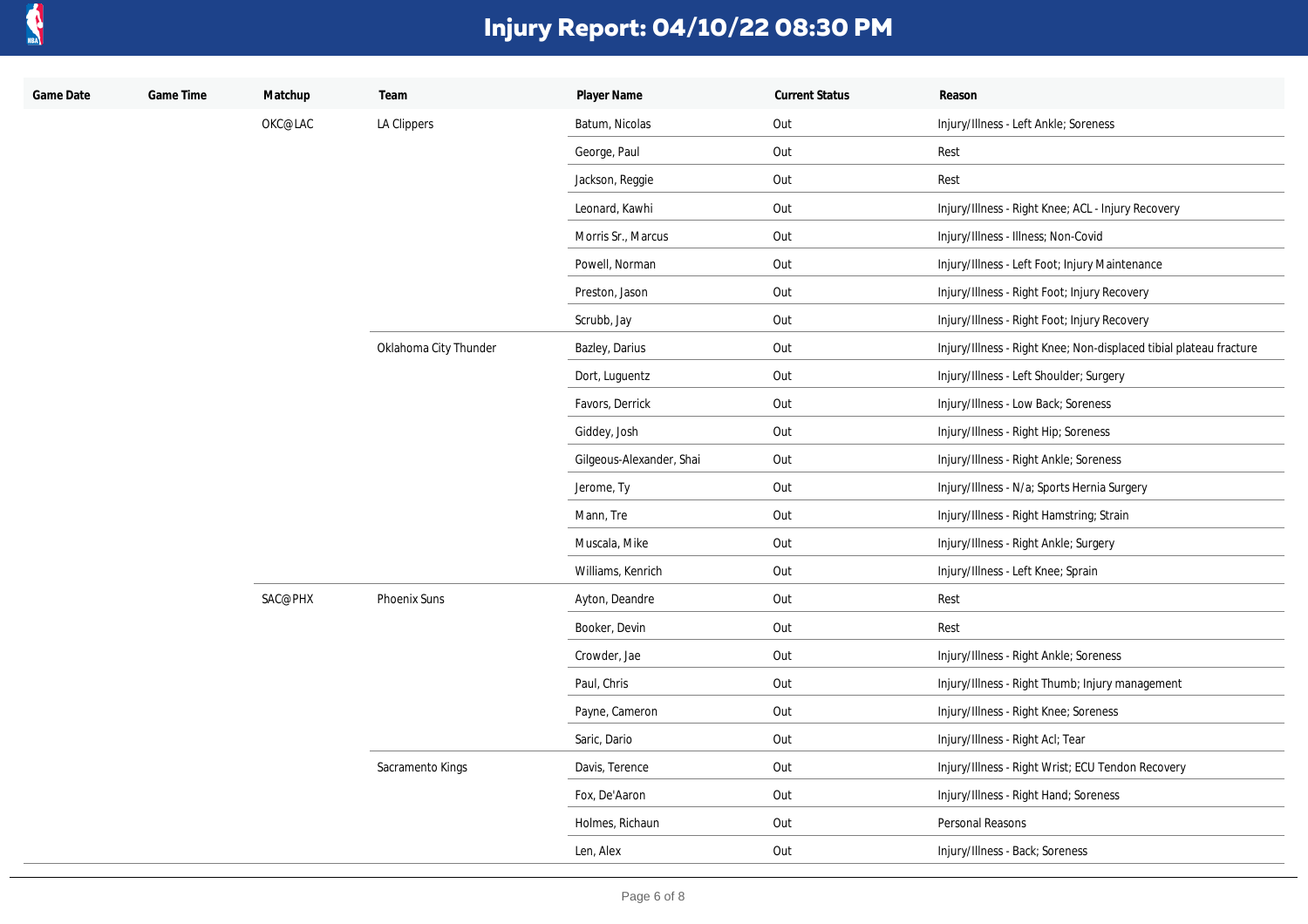

| Game Date | Game Time | Matchup | Team                          | Player Name        | <b>Current Status</b> | Reason                                            |
|-----------|-----------|---------|-------------------------------|--------------------|-----------------------|---------------------------------------------------|
|           |           |         |                               | Sabonis, Domantas  | Out                   | Injury/Illness - Left Knee; Contusion             |
|           |           | SAS@DAL | <b>Dallas Mavericks</b>       | Brown, Sterling    | Out                   | Injury/Illness - Illness; Non-COVID               |
|           |           |         |                               | Chriss, Marquese   | Available             | Injury/Illness - Illness; Non-COVID               |
|           |           |         |                               | Hardaway Jr., Tim  | Out                   | Injury/Illness - Left Foot; Surgery               |
|           |           |         |                               | Kleber, Maxi       | Out                   | Injury/Illness - Right Ankle; Soreness            |
|           |           |         |                               | Ntilikina, Frank   | Out                   | Injury/Illness - Illness; Non-COVID               |
|           |           |         | San Antonio Spurs             | McDermott, Doug    | Out                   | Injury/Illness - Right Ankle; Sprain              |
|           |           |         |                               | Stewart, DJ        | Out                   | G League - Two-Way                                |
|           |           |         |                               | Walker IV, Lonnie  | Out                   | Injury/Illness - Low Back; Tightness              |
|           |           |         |                               | Woodard II, Robert | Out                   | G League - Two-Way                                |
|           |           | UTA@POR | <b>Portland Trail Blazers</b> | Bledsoe, Eric      | Out                   | Injury/Illness - Left Achilles; tendinopathy      |
|           |           |         |                               | Blevins, Keljin    | Available             | Injury/Illness - Illness; non-COVID               |
|           |           |         |                               | Brown III, Greg    | Available             | Injury/Illness - Left Ankle; sprain               |
|           |           |         |                               | Dunn, Kris         | Out                   | Injury/Illness - Right Ankle; sprain              |
|           |           |         |                               | Elleby, CJ         | Available             | Injury/Illness - Illness; non-COVID               |
|           |           |         |                               | Eubanks, Drew      | Out                   | Injury/Illness - Right Wrist; sprain              |
|           |           |         |                               | Hart, Josh         | Out                   | Injury/Illness - Left Knee; patellar tendinopathy |
|           |           |         |                               | Ingles, Joe        | Out                   | Injury/Illness - Left Knee; recovery              |
|           |           |         |                               | Lillard, Damian    | Out                   | Injury/Illness - Core; muscle recovery            |
|           |           |         |                               | Little, Nassir     | Out                   | Injury/Illness - Left Shoulder; recovery          |
|           |           |         |                               | Nurkic, Jusuf      | Out                   | Injury/Illness - Left Foot; plantar fasciitis     |
|           |           |         |                               | Simons, Anfernee   | Out                   | Injury/Illness - Left Knee; patellar tendinopathy |
|           |           |         |                               | Watford, Trendon   | Out                   | Injury/Illness - Left Knee; bone contusion        |
|           |           |         |                               | Winslow, Justise   | Out                   | Injury/Illness - Left Calf; inflammation          |
|           |           |         | Utah Jazz                     | Azubuike, Udoka    | Out                   | Injury/Illness - Right Ankle; Surgery             |
|           |           |         |                               | Bogdanovic, Bojan  | Out                   | Injury/Illness - Left Calf; Injury maintenance    |
|           |           |         |                               | Forrest, Trent     | Out                   | Injury/Illness - Left Midfoot; Sprain             |
|           |           |         |                               |                    |                       |                                                   |